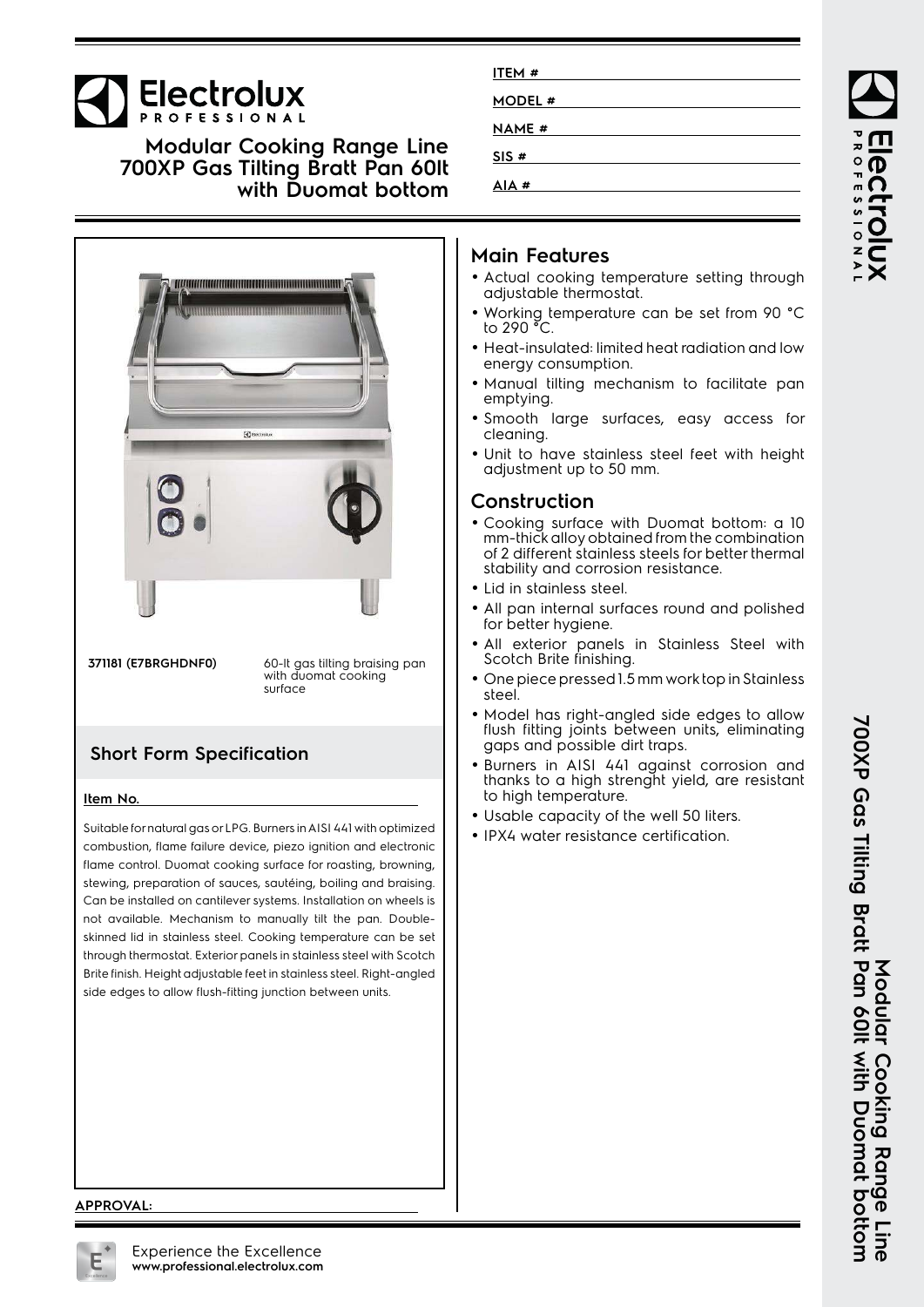

#### **Optional Accessories**

| · Draught diverter, 150 mm diameter                                              |     | PNC 206132        |
|----------------------------------------------------------------------------------|-----|-------------------|
| • Matching ring for flue condenser, 150PNC 206133<br>mm diameter                 |     |                   |
| • Flanged feet kit                                                               |     | PNC 206136        |
| • Frontal kicking strip for concrete<br>installation, 800mm                      |     | PNC 206148        |
| • Frontal kicking strip for concrete<br>installation, 1000mm                     |     | PNC 206150        |
| • Frontal kicking strip for concrete<br>installation, 1200mm                     | □   | <b>PNC 206151</b> |
| • Frontal kicking strip for concrete<br>installation, 1600mm                     |     | PNC 206152        |
| • Frontal kicking strip, 800mm (not for PNC 206176<br>refr-freezer base)         |     |                   |
| • Frontal kicking strip, 1000mm (not for PNC 206177<br>refr-freezer base)        |     |                   |
| · Frontal kicking strip, 1200mm (not for PNC 206178<br>refr-freezer base)        |     |                   |
| · Frontal kicking strip, 1600mm (not for PNC 206179<br>refr-freezer base)        |     |                   |
| • Kit 4 feet for concrete installation<br>(not for 900 line free standing grill) | ∣ 1 | PNC 206210        |
| · Flue condenser for 1 module, 150 mm PNC 206246<br>diameter                     |     |                   |
| • Pair of side kicking strips                                                    |     | PNC 206249        |
| • Pair of side kicking strips for<br>concrete installation                       |     | PNC 206265        |
| • Rear paneling - 800mm (700/900)                                                | ∩   | PNC 206374        |
| • Rear paneling - 1000mm (700/900)                                               |     | PNC 206375        |
| Rear paneling - 1200mm (700/900)                                                 |     | PNC 206376        |
| • Chimney grid net, 590mm<br>(700XP/900)                                         |     | PNC 206403        |
| • Trolley with lifting & removable tank                                          |     | PNC 922403        |
| • Pressure regulator for gas units                                               |     | <b>PNC 927225</b> |



The company reserves the right to make modifications to the products without prior notice. All information correct at time of printing.